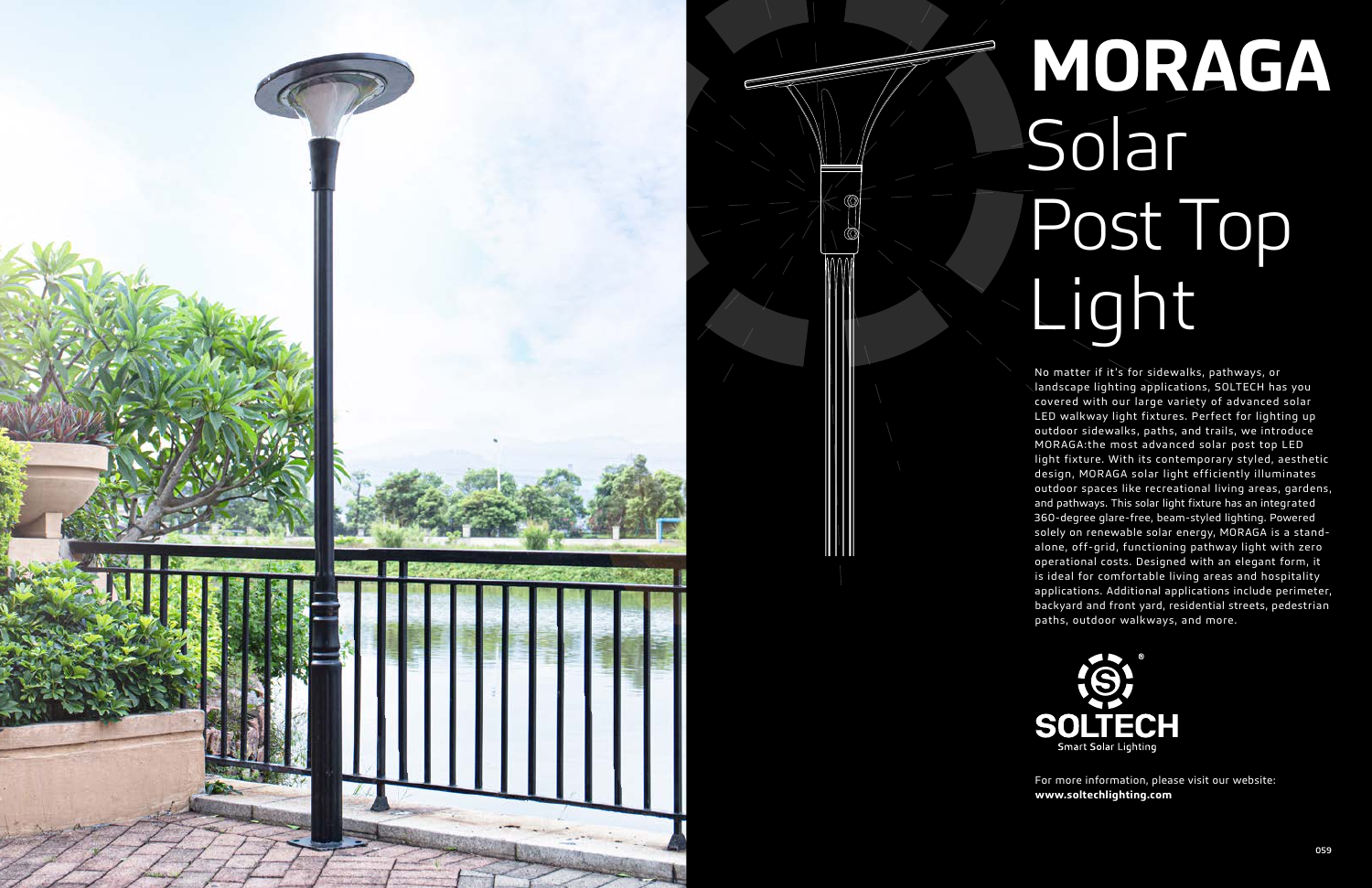

# 18W MORAGA Post Top Solar Light

With its contemporary styled, aesthetic design, MORAGA solar light efficiently illuminates outdoor spaces like recreational living areas, gardens, and pathways.





**Urban Pathway Light**



**Residential Backyard Light**

**Park Pathway Light**



**Community Pathway Light**





# 18W MORAGA Post Top Solar Light



**MORAGA** 18W





**Durable & Dirt Resistant**

- The aluminum body received sophisticated surface treatment, preventing possibilities of rust or oxidation over time.
- Specially customized 304 stainless steel anti-theft screws are easy to install, provide strong linkage, no rust.
- Tough and transparent polycarbonate cover protects the milky optics and LEDs from any damage and keeps insects from entering.



### **Multifunctional & Flexible**

• Suitable for pole diameter 2 3/8" to 3".

- Professionally designed structure ensures that all water will empty out from built-in drainage holes. Even if rainwater enters the interior of the lamp body, it will not affect the fixture's performance and normal operation.
- Ideal for both residential and commercial use.

# **Cost Saving**

- All solar fixtures avoid trenching, wiring, and the need for on-grid electricity, cutting down maintenance and installation costs.
- Built-in lithium battery has up to 2000 cycles; ensuring up to 5 years of independent system operation without any maintenance.



### **Efficiently Collects Solar Energy**

• An efficient mono solar panel is equipped to generate electricity power continuously and keep the system working stably during daylight. • 150lm/Watts high luminous efficiency. Color temperature is adjustable between 3000K and 4000K; brightness is adjustable between 20%~100%. • Bonus feature: Slanted solar panel provides additional solar energy harvesting and reduces dust collection on the surface.



• Equipped with a sensitive microwave sensor; contains a motion detection mode that is available on the remote control. MPPT charge controllers are adopted to save more energy, ensuring 30% more power generated than PWM controllers' counterparts.



# **User-Friendly**

- Remote control has a longer control distance and 360-degree signal transmission. Wide range of modes on the remote control, including functions for setting the light power, color temperature, and working hours.
- Remote control provides programmable lighting duration: options are 6 hours, 8 hours, or 12 hours. Color temperature can be adjusted between warm white and cool white to ensure the perfect lighting atmosphere. All operations can be executed via the provided remote control.

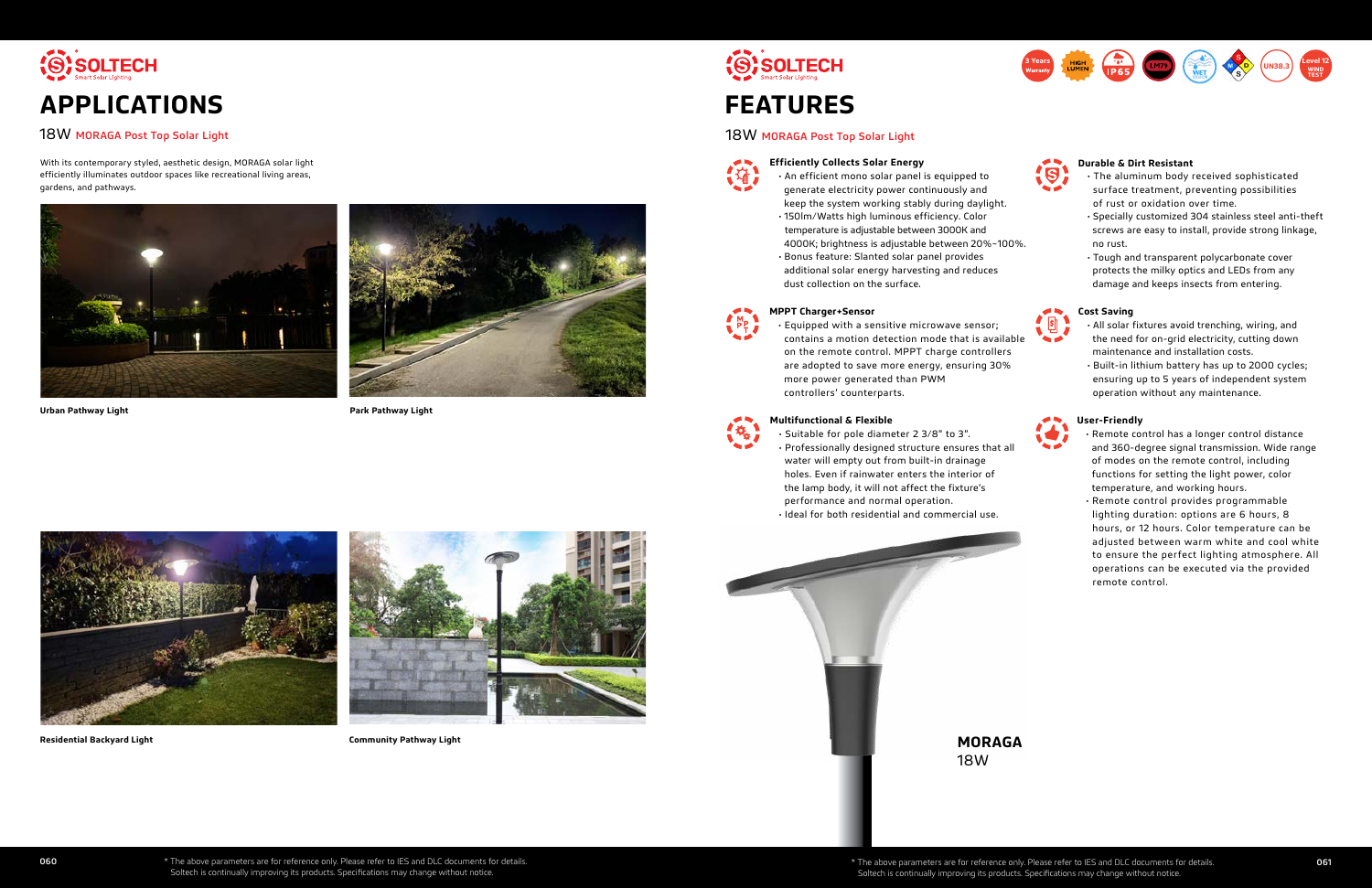

# **DIMENSIONAL DRAWINGS**

# **MORAGA** 18W

| <b>MORAGA 18W</b>                    |  |
|--------------------------------------|--|
| <b>18W</b>                           |  |
| Mono-Crystalline 18V 42W             |  |
| 154WH 12.8V                          |  |
| Dual Color 3,000K + 4,000K           |  |
| 2,800LM                              |  |
| <b>IP65</b>                          |  |
| CRI > 80                             |  |
|                                      |  |
| Aluminum Die Casting + Polycarbonate |  |
| 155 LM/W                             |  |
| 23.6 X 23.6 X 17.9 Inches            |  |
| 7.5hrs@(1,000W/m <sup>2</sup> )      |  |
| 12-14 Hours                          |  |
| 5 Operating Modes                    |  |
| -20°C/-4°F to 158°F                  |  |

# **19 SOLTECH SPECIFICATIONS & PERFORMANCE**

| <b>SPECIFICATIONS</b>         |  |
|-------------------------------|--|
| <b>LED NOMINAL POWER</b>      |  |
| <b>SOLAR PANEL</b>            |  |
| LIFEPO <sub>4</sub> BATTERY   |  |
| <b>CCT</b>                    |  |
| <b>LUMEN OUTPUT</b>           |  |
| <b>IP RATING</b>              |  |
| <b>CRI</b>                    |  |
| <b>CASTING</b>                |  |
| <b>EFFICIENCY</b>             |  |
| <b>PRODUCT SIZE</b>           |  |
| * CHARGING TIME               |  |
| <b>RUN TIME (@FULL POWER)</b> |  |
| <b>OPERATION MODE</b>         |  |
| * OPERATING TEMPERATURE       |  |
| * CHARGING TEMPERATURE        |  |

\* The temperature can impact the battery's clarging and normal operation. If your site's temperature is under 32°F, we advise you to use the SUNLIKE PRO model to achieve better lighting results.

\* The solar charge time data is based on 77 c egree F ambient temperature with the panel pointed directly at the solar radiation. The standard radiation value is 1000W/m<sup>2</sup>.

# 18W MORAGA Post Top Solar Light

MORAGA combines the latest technology of lithium batteries, efficient solar panels, and a smart control system to cultivate the ultimate design and experience for users. The high efficiency 42W solar panel and MPPT solar charge controllers are adopted to ensure sufficient electrical power could be generated every day to ensure stable luminaire work without blackout year-round.





**Round Smooth Decorative Aluminum Pole**—10Ft **Light Head**



| STL-RSA3001110-BK-3-GA11 |                                     |                                     |                                       |                                         |                             |  |  |
|--------------------------|-------------------------------------|-------------------------------------|---------------------------------------|-----------------------------------------|-----------------------------|--|--|
| <b>CATALOG LOGIC</b>     |                                     | <b>CODE</b>                         | <b>EXPLANATION</b>                    |                                         |                             |  |  |
| <b>SERIES:</b>           |                                     | <b>RSA</b>                          | Round Smooth Decorative Aluminum Pole |                                         |                             |  |  |
| <b>BASE DIAMETER:</b>    |                                     | 300                                 | 3.0" Shaft Diameter                   |                                         |                             |  |  |
| <b>GAUGE:</b>            |                                     | 11                                  | 11 Gauge Thickness                    |                                         |                             |  |  |
| <b>NOMINAL HEIGHT:</b>   |                                     | 10                                  | 10 Feet Tall                          |                                         |                             |  |  |
| <b>FINISH:</b>           |                                     | <b>BK</b>                           | <b>Black Finish Colors</b>            |                                         |                             |  |  |
|                          | <b>MOUNTING DESIGNATION:</b>        | 3                                   | $3.0"$ X 2 1/2"                       |                                         |                             |  |  |
| <b>HEIGHT</b><br>(FT)    | <b>POLE SHAFT</b><br>(IN.)X(FT.)    | <b>GAUGE</b>                        | <b>HANDHOLE SIZE</b><br>(IN.)X(IN.)   | <b>ANCHOR BOLT</b><br>(IN.)X(IN.)X(IN.) | <b>BOLT CIRCLE</b><br>(IN.) |  |  |
| 10                       | 3.0 X 10.0                          | 11                                  |                                       | $0.8 \times 1.4$                        | 9.5                         |  |  |
| <b>EPA</b>               | <b>80 MPH</b><br>(FT <sup>2</sup> ) | <b>90 MPH</b><br>(FT <sup>2</sup> ) | <b>100 MPH</b><br>(FT <sup>2</sup> )  | <b>WEIGHT</b>                           | SHIP WT.<br>(LBS.)          |  |  |
|                          | 5.3                                 | 4                                   | 3.2                                   |                                         | 38                          |  |  |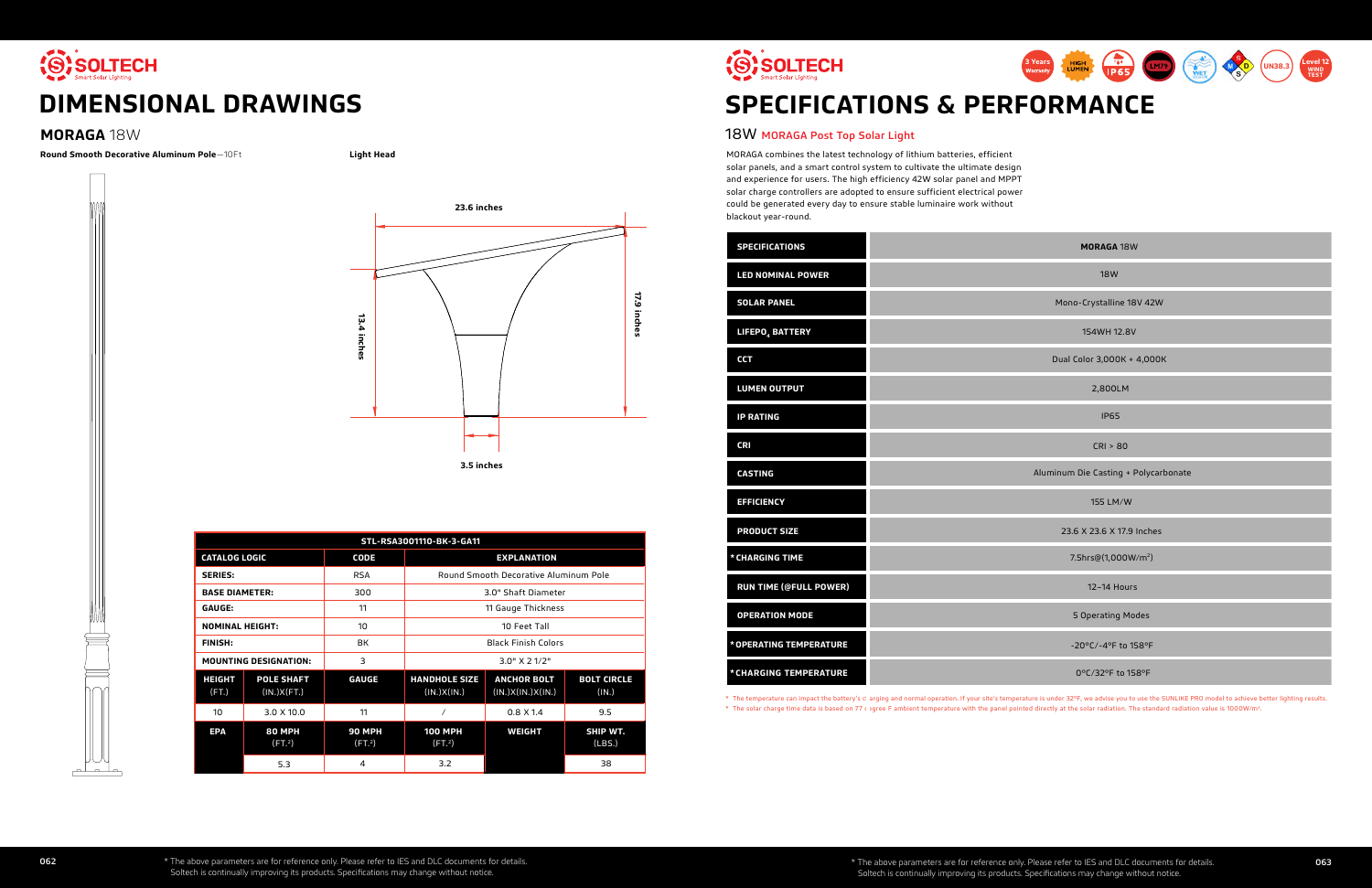

**MORAGA** 18W

# **PRODUCT NUMBER BUILDER**

information in the chart, above, to create a model number with the correct series, wattage, CCT, mounting options, and finish for the product options that you want.

# **Example: STL-MOR183PTBK**



This example product number is for MORAGA 18 watt, Dual-color 3000K/4000K CCT, Post Top Installation, with a black finish.

| <b>SERIES</b>                | <b>WATTAGE</b>      | <b>COLOR</b><br><b>.TEMPERATI</b> |
|------------------------------|---------------------|-----------------------------------|
| <b>STL-MOR</b><br>$= MORAGA$ | 18=18W 2,800 Lumens | 3=Dual-color<br>3,000K/4,00       |



**3**=Dual-color 3,000K/4,000K **PT**=POST TOP

**BK**=BLACK